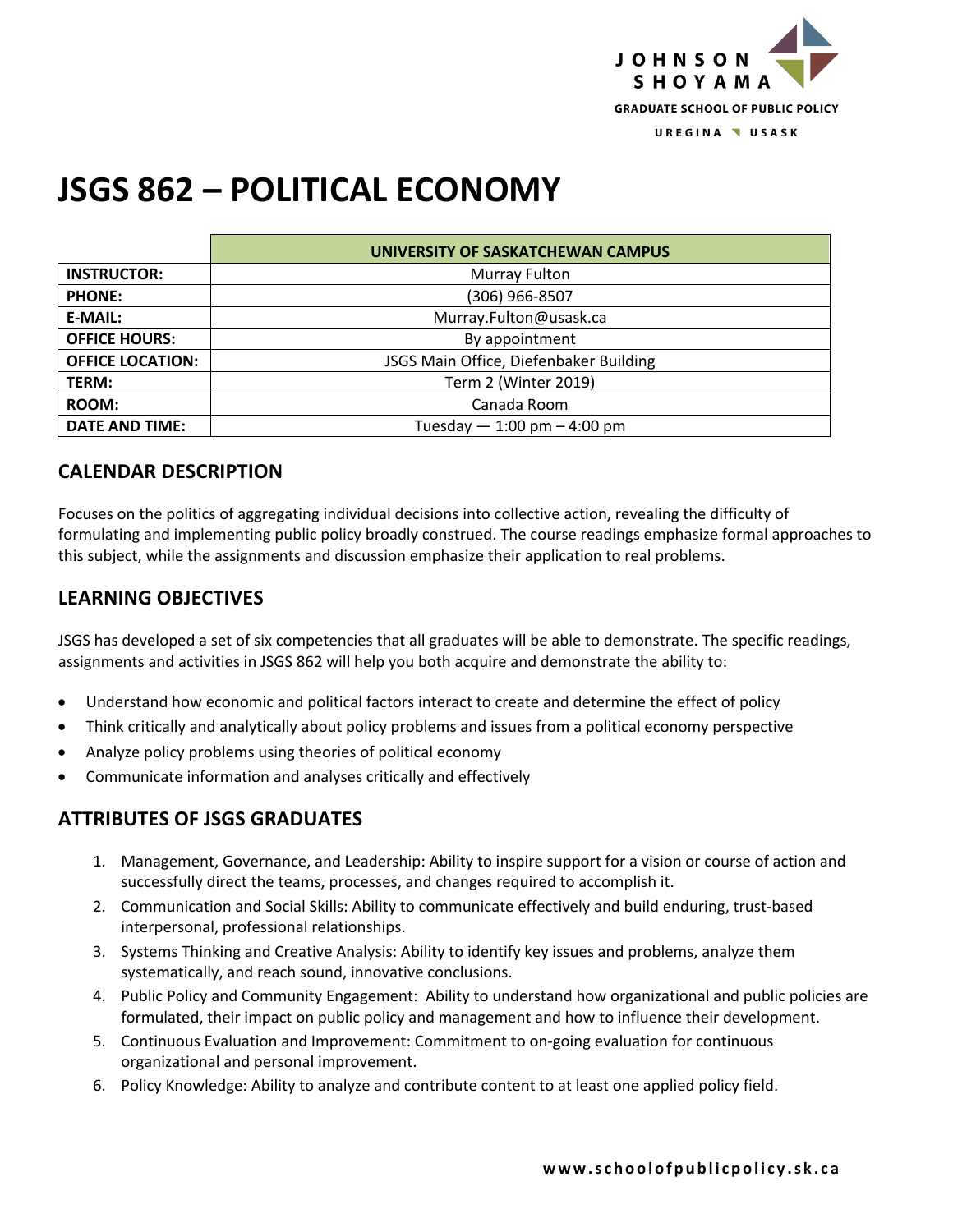

# **COURSE CONTENT AND APPROACH**

The purpose of this course is to provide a framework to analyze political and economic behaviour. The course uses concepts from economics and political science (e.g., collective action problems, voting models, the Coase theorem, institutional theory) to construct a conceptual model of how policy and institutional choices affect and are affected by economic and political factors. In this conceptualization, political and economic institutions (e.g., courts, legislatures, corporate governance structures) are understood to be endogenously determined. This model is then used to examine contemporary topics such as tax cuts, health care policy and climate change policy.

A key goal of this course is to develop a structure by which the connection between the economic and the political spheres of a country can be understood. Among the questions considered are: How is decision making in the political and economic spheres conceptualized? What impact does the economic system have on political institutions and developments? What role do political institutions and developments have on economic performance?

The material in this course is built on a number of building blocks:

- The need to integrate the micro foundations of individual behaviour of voters and government decision makers (e.g., legislators, bureaucrats) with the macro behaviour that is observed at the government or country level;
- The need to understand the impossibility of maximizing social welfare;
- **•** The key role of collective action problems and the role of government in addressing them;
- The role of political institutions in influencing economic decisions and the role of economic factors (e.g., growth, income inequality) in influencing political decisions and institutions;
- The role of time and temporal processes in explaining economic and political decisions; and
- The role of economic and political power in the performance of an economic and political system.

## **REQUIRED READINGS**

Weingast, B.R. and D.A. Wittman. 2006. *The Oxford Handbook of Political Economy* Oxford University Press, Oxford. We will use selected chapters. Available as an e-book at the University of Saskatchewan Library – http://library.usask.ca/. You can also try: http://lib.myilibrary.com.cyber.usask.ca/Open.aspx?id=90568.

Acemoglu, Daron, and James Robinson. *Why Nations Fail: The Origins of Power, Prosperity, and Poverty*. Crown Business, 2012. While you should read the entire *Why Nations Fail* book, make sure to read Chapters 1-7 and 11-15.

CORE. *Economy, Society and Public Policy*. Online Text. We will use selected sections. Available at: https://www.core-econ.org/espp/book/text/0-3-contents.html.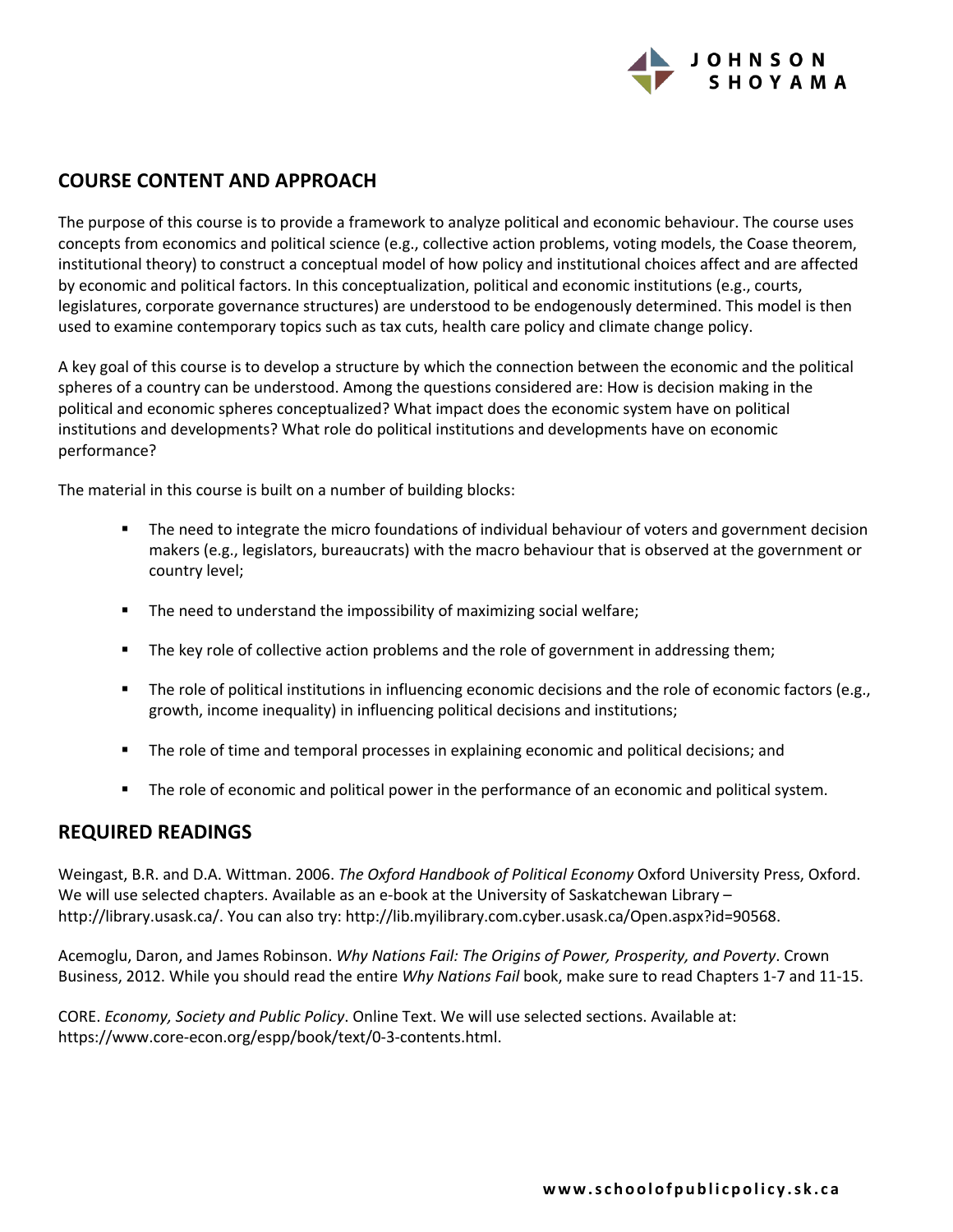

## **COURSE OUTLINE AND ASSIGNMENTS**

- **1. Introduction** (Week 1 January 8, 2019) Handbook, Chapter 37 – Acemoglu and Robinson CORE — Units 2, 3, 4 and 5
- **2. The Economic Perspective: Maximizing the Size of the Pie**

**Property Rights and The Rational Group** (Week 2 – January 15, 2019)

Coase, Ronald. 1960. "The Problem of Social Cost." *Journal of Journal of Law and Economics* 3 (October): 1–44.

**Co-operation and Coordination Problems** (Week 2 – January 15, 2019)

CORE — Unit 2

Weber, Roberto A. 2012. *Organizational Coordination: A Game-Theoretic View*. Department of Social and Decision Sciences, Carnegie Mellon University. http://repository.cmu.edu/cgi/viewcontent.cgi?article=1017&context=sds

Ostrom, Elinor. 2000. "Collective Action and the Evolution of Social Norms." *Journal of Economic Perspectives* 14 (3): 137–58.

## **3. The Political Perspective: Dividing the Pie**

**Objective Functions for a Group** (Week 3 – January 22, 2019)

Arrow, K. 1950. "A Difficulty in the Concept of Social Welfare." *Journal of Political Economy* 58(4): 328- 346. Please focus on Section I Introduction to get an understanding of the question that Arrow is asking. The rest of the paper is very technical and is not relevant for this course.

Handbook, Chapter 22 – Saari.

Achen, C. and L. Bartels. 2016, "Democracy for realists: Holding up a mirror to the electorate." *Juncture* 22: 269–275. doi:10.1111/j.2050-5876.2016.00873.x

Sides, John, Michael Tesler and Lynn Vavreck. 2017. The 2016 U.S. Election: How Trump Lost and Won. *Journal of Democracy* 28(2): 34-44. https://doi.org/10.1353/jod.2017.0022

#### **4. How Citizens and Officials View the State (Week 4 – January 29, 2019)**

Hirschman, Albert O. 1978. Exit, Voice and the State. *World Politics* 31 (1): 90–107.

Hirschman, Albert O. 1994. Exit, Voice and Loyalty: Responses to Decline in Firms, Organizations and States: Excerpt From Chapter Eight. *The Social Contract*, 1–4. https://www.scribd.com/document/334362176/Hirschman-1970-Exit-Voice-and-Loyalty-chp-8-pp-1-4-pdf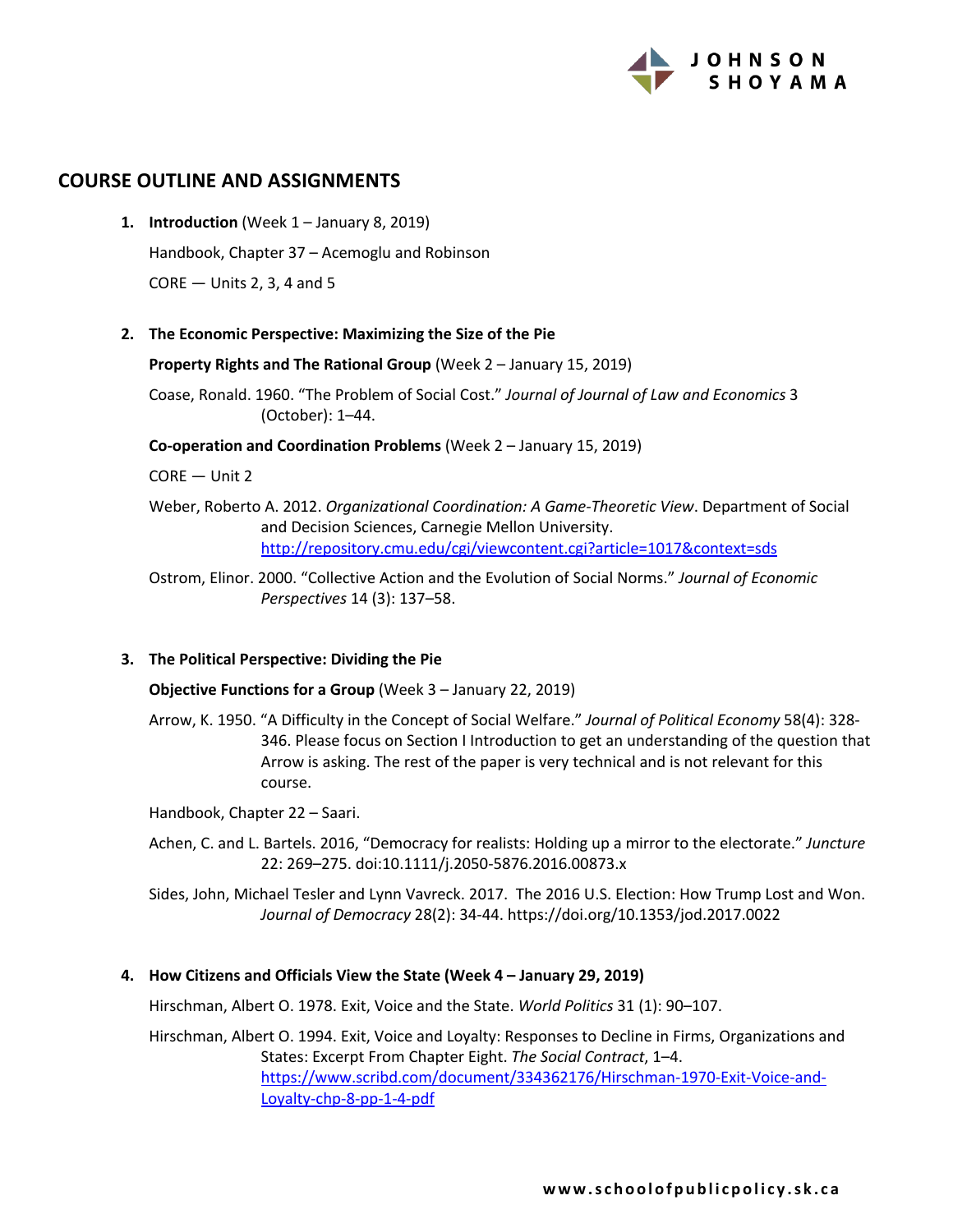

Hanson, R. 1970. Exit, Voice, and Loyalty: Response to Decline in Firms, Organizations, and States. By Albert O. Hirschman, (Cambridge: Harvard University Press, 1970. Pp. 162. \$6.95). *American Political Science Review* 64(4), 1274-1276. doi:10.1017/S0003055400133611

Scott, James. C. 1998. *Seeing Like a State*. Yale University Press. Chapter 1. Nature and Space. https://libcom.org/files/Seeing%20Like%20a%20State%20- %20James%20C.%20Scott.pdf.

#### **5. The Nature of Institutions** (Week 4 – January 29, 2019)

Pierson, P., 2000. "Increasing returns, path dependence, and the study of politics." American Political Science *Review 94(02), pp.251-267.*

North, Douglass C. 1994. "Economic Performance Through Time." *The American Economic Review* 84 (3): 359–68.

W. Richard Scott. 2004. "Institutional Theory: Contributing to a Theoretical Research Program." In Great Minds in Management: The Process of Theory Development, Ken G. Smith and Michael A. Hitt, eds. Oxford UK: Oxford University Press. https://www.researchgate.net/publication/265348080\_Institutional\_Theory\_Contribut ing\_to\_a\_Theoretical\_Research\_Program?enrichId=rgreq-8f864c96a12555456b846164ac934469- XXX&enrichSource=Y292ZXJQYWdlOzI2NTM0ODA4MDtBUzoxOTY0NjQxMDcxMDIyMD hAMTQyMzg1MjEwMTA5MQ%3D%3D&el=1\_x\_2&\_esc=publicationCoverPdf

Moe, Terry M. 2005. "Power and Political Institutions." *Perspectives on Politics* 3 (2): 215–233.

Further Readings:

- Pierson, P. 2004. *Politics in Time: History, Institutions and Social Analysis*. Princeton University Press: Princeton, New Jersey. Chapter 1.
- North, Douglass C. 1990. *Institutions, institutional change and economic performance*. Cambridge University Press.
- North, Douglass C. 1991. "Institutions." *The Journal of Economic Perspectives* 5(1): 97-112
- Persson, T. 2002. "Do Political Institutions Shape Economic Policy?" *Econometrica* 70(3): 883-905.

Przeworski, A. and F. Limongi. 1993. "Political Regimes and Economic Growth." *The Journal of Economic Perspectives* 7(3): 51-69

Henisz, W.J. 2004. "Political Institutions and Policy Volatility." *Economics and Politics* 6(1): 1-27

**6. Constitutions – An institutional solution to collective action problems** (Week 5 – February 5, 2019)

Readings: Handbook, Chapter 16 – Hardin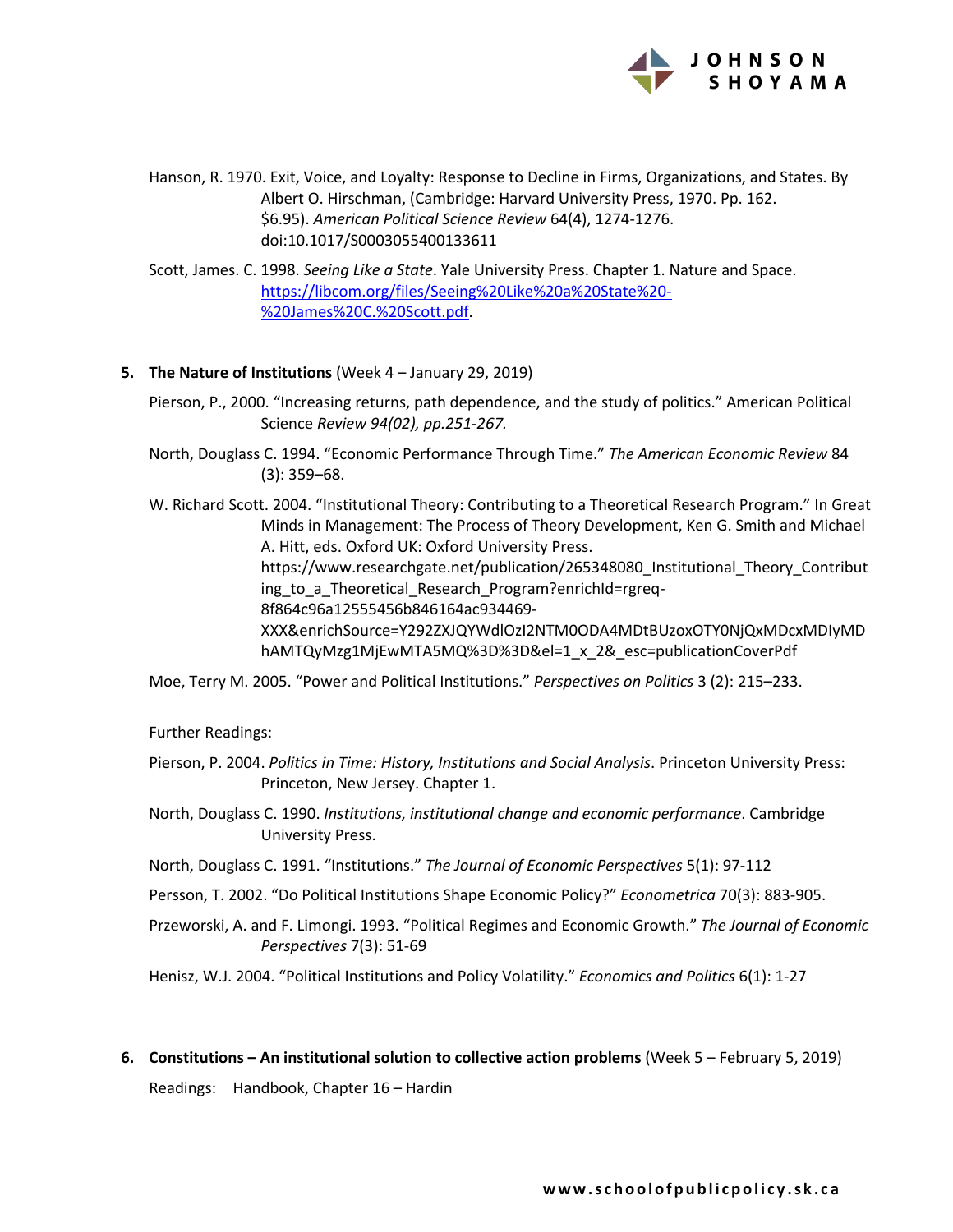

**7. Pivot voters and legislators – Institutions and the stability of the status quo** (Week 5 – February 5, 2019)

Handbook, Chapter 12 – Krehbiel

Baumgartner, Frank R, and Bryan D Jones. 1991. "Agenda Dynamics and Policy Subsystems." *Journal of Politics* 53 (4): 1044–1074.

Further Readings:

Lindblom, Charles E. 1959. "The Science of 'Muddling Through'." *Public Administration Review* 19 (2): 79–88.

Atkinson, Michael M. 2011. "Lindblom's Lament: Incrementalism and the Persistent Pull of the Status Quo." *Policy and Society* 30 (February 11): 9–18.

**8. Politics, Economics and Power** (Week 6 – February 12, 2019)

Albert O. Hirschman. 1945. *National Power and the Structure of Foreign Trade*. University of California Press: Berkeley. Preface, Chapter 1 and Chapter 2 (p. 34). Available at: http://books.google.ca/books?hl=en&lr=&id=BezqxPq50dwC&oi=fnd&pg=PA3&dq=Hir schman+National+Power+and+the+Structure+of+Foreign+Trade&ots=97DVmwPDIW&s ig=q5oV-jr7rYP3TtFpoogRg7XXL2Q - v=twopage&q&f=true

- Gilens, M. and Page, B.I., 2014. Testing theories of American politics: Elites, interest groups, and average citizens. *Perspectives on Politics*, 12(03), pp.564-581.
- Downs, Anthony. 1957. "An Economic Theory of Political Action in a Democracy." *Journal of Political Economy* 65 (2): 135–150.

Molotch, Harvey 1976. The City as a Growth Machine: Toward a Political Economy of Place. *American Journal of Sociology* 82(2): 309-332. http://www.jstor.org/stable/2777096

#### **9. Indigenous Political Economy** (Week 7 – February 26, 2019)

Imai, Shin.2008. Indigenous Self-Determination and the State. Osgoode Law School. Research Report No. 25/2008.

http://digitalcommons.osgoode.yorku.ca/cgi/viewcontent.cgi?article=1196&context=clpe

- Cornell, S. and J.P. Kalt. 1998. Sovereignty and Nation-Building: The Development Challenge in Indian Country Today. Harvard Project on American Indian Economic Development. Kennedy School of Government, Harvard University. https://hpaied.org/sites/default/files/publications/PRS98-25.pdf
- Alcantara, Christopher. 2007. Reduce transaction costs? Yes. Strengthen property rights? Maybe: The First Nations Land Management Act and economic development on Canadian Indian reserves. *Public Choice* 132: 421–432. DOI:10.1007/s11127-007-9168-7.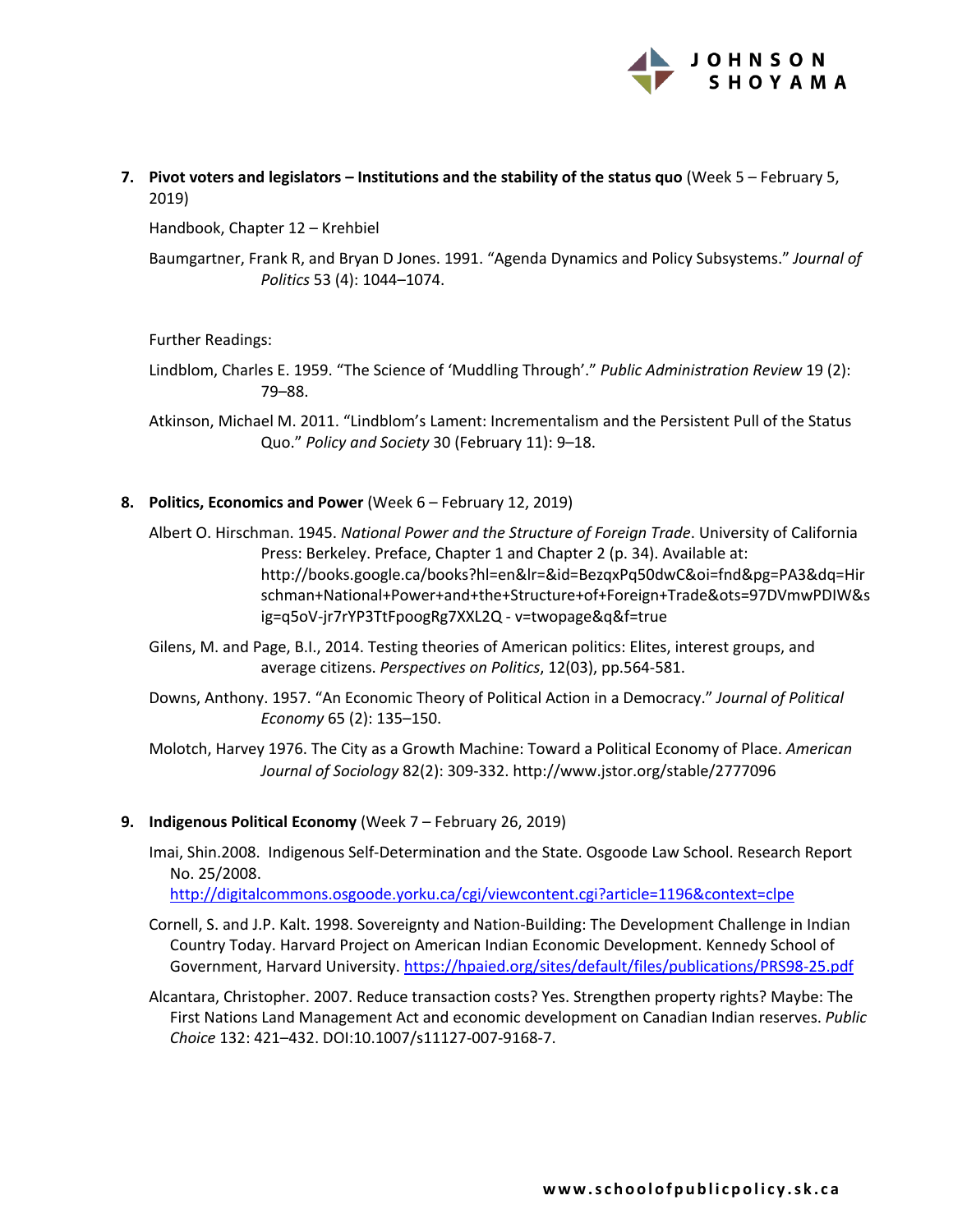

#### **10. Corruption and rent seeking** (Week 8 – March 5, 2019)

Tollison, R. 1982. "Rent seeking: A survey." *Kyklos* 35 (4):575-602

Mungiu-Pippidi, A., 2006. "Corruption: Diagnosis and treatment." *Journal of Democracy*, 17(3): 86-99.

Persson, Anna, Bo Rothstein, and Jan Teorell. 2012. "Why Anticorruption Reforms Fail-Systemic Corruption as a Collective Action Problem." *Governance* 26 (3): 449–71.

Baylis, Kathy, Murray E Fulton, and Travis Reynolds. 2016. "The Political Economy of Export Restrictions: the Case of Vietnam and India." In *Food Security in a Food Abundant World*, edited by A Schmitz, P L Kennedy, and T G Schmitz, 16:177–97. Emerald Group Publishing Limited.

#### Further Readings:

Shleifer, A. and R.W. Vishny. 1993. "Corruption." *The Quarterly Journal of Economics* 108 (3):599-617

Mauro, P. 1998. "Corruption and the composition of government expenditure." *Journal of Public Economics* 69: 263–279.

Mauro, P. 1995. "Corruption and Growth." *Quarterly Journal of Economics* 110(3): 681-712

#### **11. Varieties of capitalism, political power and corporate control** (Week 9 – March 12, 2019)

Bebchuk, Lucian and Mark Roe. 1999. A Theory of Path Dependence in Corporate Ownership and Governance. *Stanford Law Review* 52(1): 127-170. http://lsr.nellco.org/harvard\_olin/266

Hall, P.A. and D. Soskice. 2001. An Introduction to Varieties of Capitalism. In *Varieties of Capitalism; The Institutional Foundations of Comparative Advantage* (Editors: P.A. Hall and D. Soskice). Oxford University Press. Oxford.

#### **12. Institutions – Structure, agents and change** (Week 10 – March 19, 2019)

- Kathleen Thelen. 2009. "Institutional Change in Advanced Political Economies." *British Journal of Industrial Relations*. 47(3): 471–498.
- Beland, D. 2007. "Ideas and Institutional Change in Social Security: Conversion, Layering, and Policy Drift." *Social Science Quarterly* 88(1): 20-38.
- Weyland, Kurt. 2008. "Toward a New Theory of Institutional Change." *World Politics* 60 (January) (June 17): 281–314.
- Schneiberg, M. 2006. What's on the path? Path dependence, organizational diversity and the problem of institutional change in the US economy, 1900-1950. *Socio-Economic Review*, 5(1), 47–80. doi:10.1093/ser/mwl006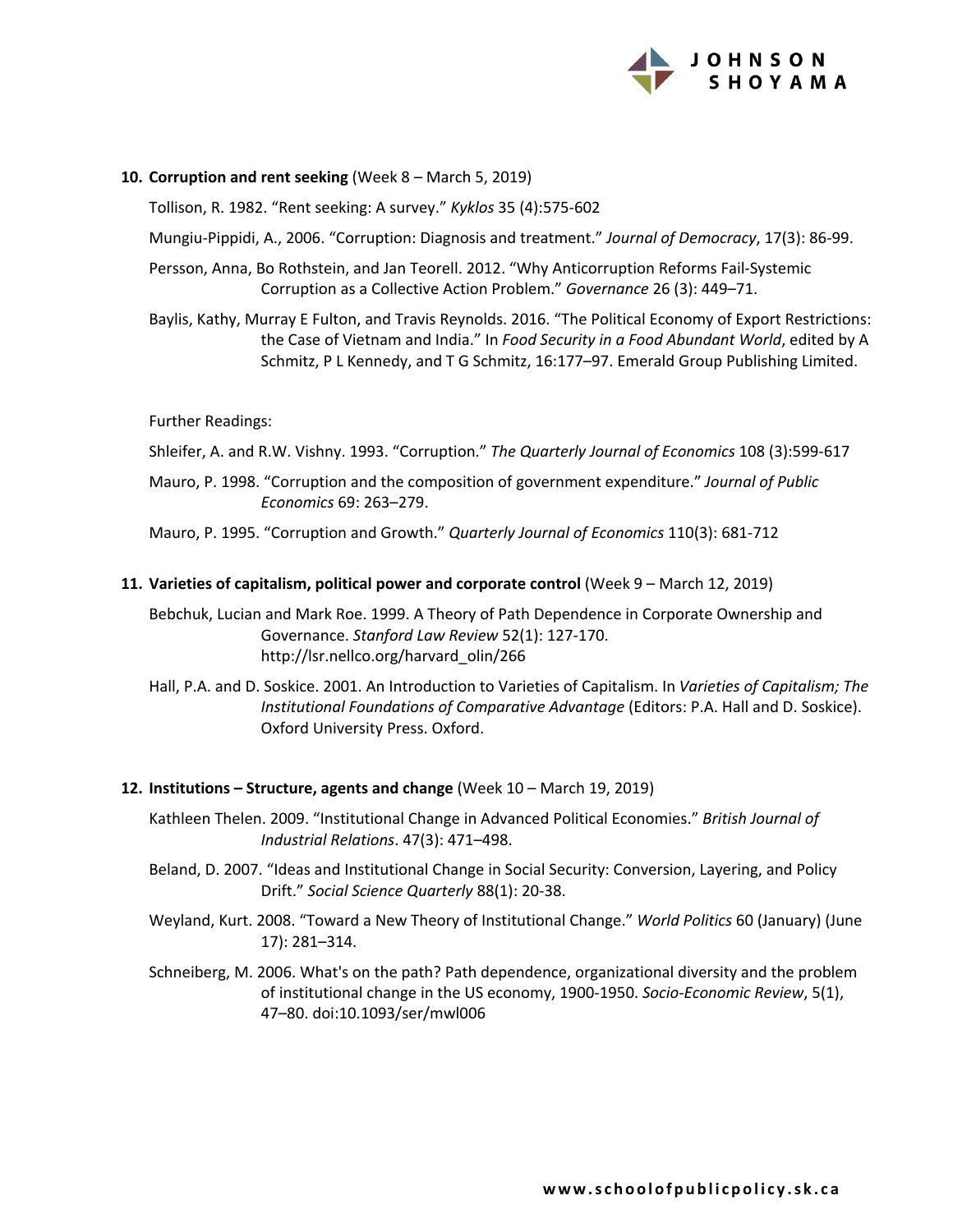

Further Readings:

Kaplan, Sarah. 2008. "Framing Contests: Strategy Making Under Uncertainty." *Organization Science* 19 (5): 729–52.

## **13. Institutions for Good Public Policy** (Week 11 – March 26, 2019)

Mungiu-Pippidi, A., 2006. "Corruption: Diagnosis and treatment." *Journal of Democracy*, 17(3): 86-99.

Trebilcock, M.J., 2014. *Dealing with losers: The political economy of policy transitions*. Oxford University Press, USA. Copy the following link to your browser: https://law.stanford.edu/index.php?webauthdocument=event/441631/media/slspublic/Dealing%20with%20Losers%20The%20Politi cal%20Economy%20of%20Policy%20Transitions.pdf

Mark Thatcher and Alec Stone Sweet. 2002. "Theory and Practice of Delegation to Non-Majoritarian Institutions." *West European Politics*, 25(1): 1-22, DOI: 10.1080/713601583.

## **14. The Stability of Democracy** (Week 12 – April 2, 2019)

Handbook, Chapter 37 – Acemoglu and Robinson

- Roemer, J.E. 1998. Why the poor do not expropriate the rich: an old argument in new garb. *Journal of Public Economics* 70 (3): 399-424
- Shayo, Moses. 2009. "A Model of Social Identity with an Application to Political Economy: Nation, Class, and Redistribution." *American Political Science Review* 103 (2): 147–174.

Handbook, Chapter 17 – Przeworski

Further Readings:

Handbook, Chapter 33 – Iversen

- Przeworski, A. et al. 1996. "What Makes Democracies Endure." *Journal of Democracy* 7(1): 39-55
- Acemoglu, D. 2003. Why Not a Political Coase Theorem? Social Conflict, Commitment and Politics. *Journal of Comparative Economics*, 31(4).
- Besley, Timothy, and Torsten Persson. 2014. "Why Do Developing Countries Tax So Little?" *Journal of Economic Perspectives* 28 (4): 99–120.

Ziblatt, D. 2006. "How did Europe democratize?" *World Politics* 58(02): 311-338.

## **ASSIGNMENTS**

#### **Major assignment and poster**

The purpose of this assignment is to apply one or more concepts or theories from this course to a policy issue or problem that you believe is interesting. There are two parts to the assignment – a presentation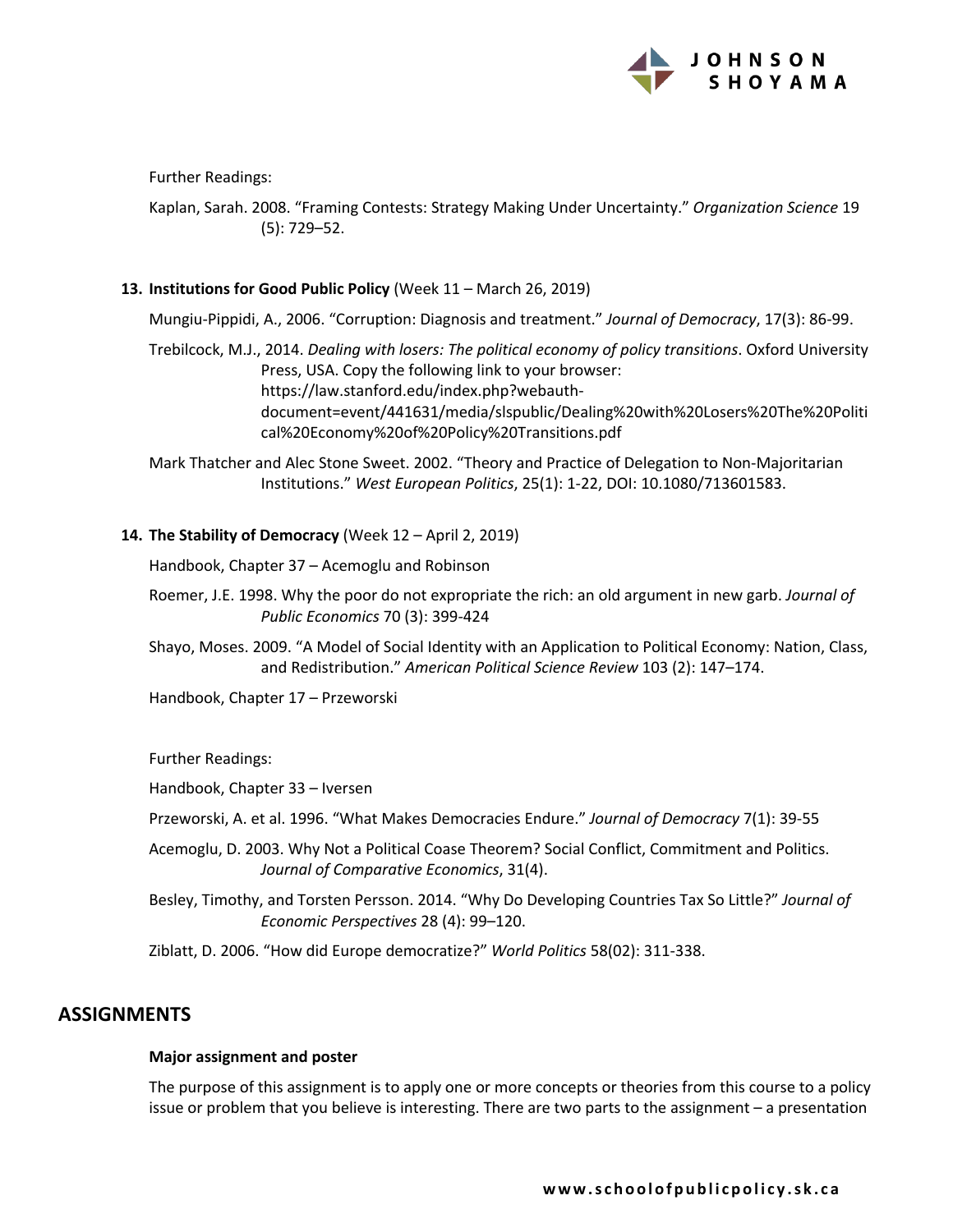

and a written paper. The presentation will be focused around a poster. The poster will serve as a way of getting feedback on the topic, feedback that that can then be incorporated into a final paper that is due after exams. The posters that are developed will be evaluated for submission to the poster competition associated with the Tansley lecture. This assignment can be done individually or in a group of two.

#### **Possible topic areas (but students may choose their own)**

*Pipelines Immigration Federalism Privatization of Provincial Crowns Electoral Reform Globalization and Trade China's Investment in Africa and South America*

# **EVALUATION**

| <b>Total</b>        | 100% |
|---------------------|------|
| Final               | 30%  |
| Poster              | 10%  |
| Class participation | 10%  |
| Major assignment    | 25%  |
| Problem sets        | 25%  |

JSGS will hold a workshop on academic integrity on Monday January 7, 4:30 - 6:00 pm, in in the Prairie Room. This workshop is a requirement for the course and all students are expected to attend the workshop or indicate to the instructor that they have watched the video that will be made of the workshop (details on where to find the video will be provided after the workshop). Students must meet this requirement to successfully complete the course.

# **LATE ASSIGNMENTS**

All assignments must be submitted by the due date. Please see the instructor if your assignment is going to be late.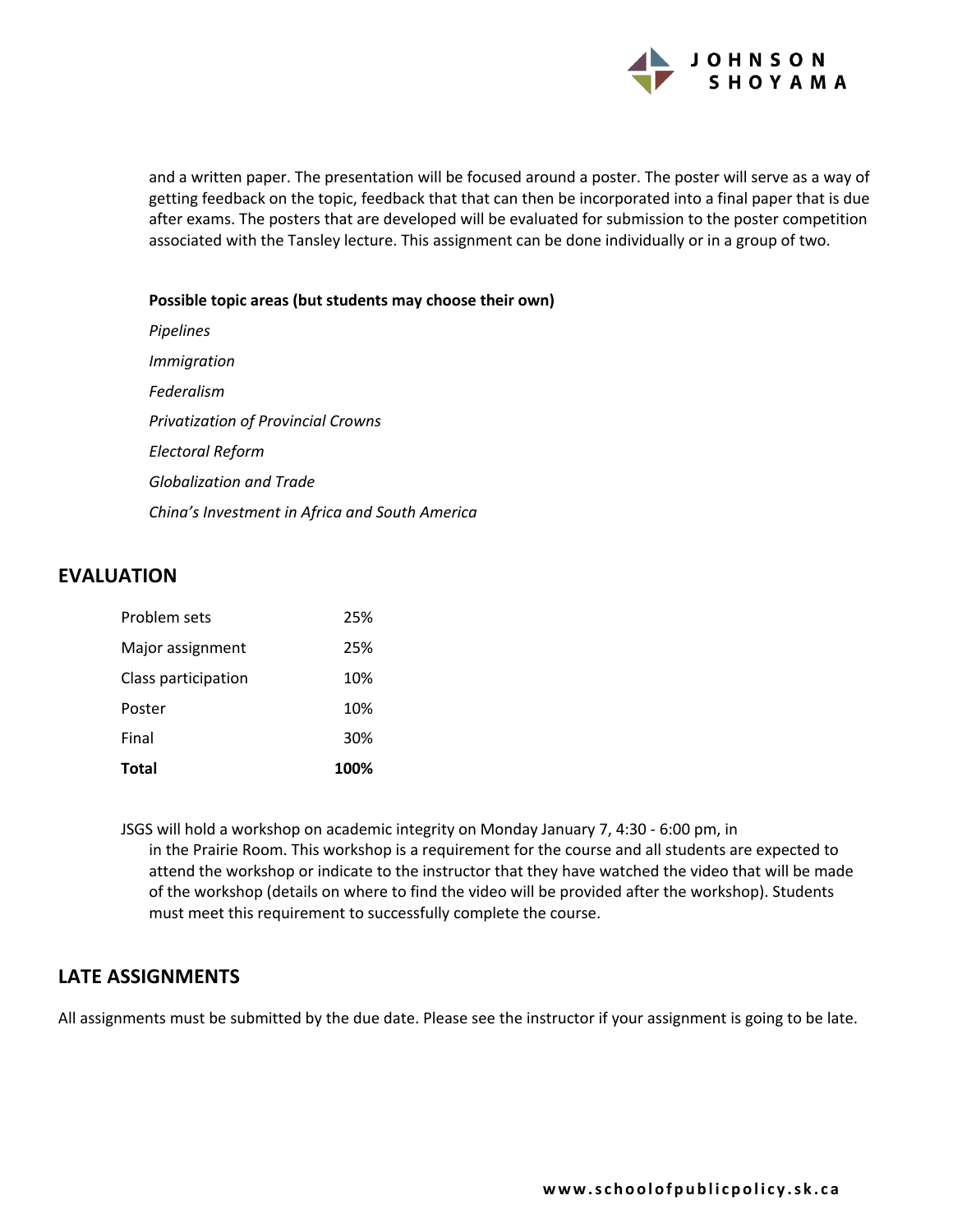

## **STUDENTS WITH SPECIAL NEEDS**

U OF S: Students in this course who, because of a disability, may have a need for accommodations are encouraged to discuss this need with the instructor and to contact Access and Equity Services (AES) at (306) 966-7273 or aes@usask.ca.

U OF R: Students in this course who, because of a disability, may have a need for accommodations are encouraged to discuss this need with the instructor and to contact the Coordinator of Special Needs Services at 585-4631.

## **STUDENTS EXPERIENCING STRESS**

U of S: Students in this course who are experiencing stress can seek assistance from the University of Saskatchewan Wellness Centre. For more information, please visit this website: https://students.usask.ca/health/centres/wellnesscentre.php, call (306) 585-6768 between 8:30 a.m. to 4:30 p.m. Saskatchewan time Monday to Friday or write to student.wellness@usask.ca.

U of R: Students in this course who are experiencing stress can seek assistance from the University of Regina Counselling Services. For more information, please visit this website: http://www.uregina.ca/student/counselling/contact.html, or call (306) 585-4491 between 8:30 a.m. to 4:30 p.m. Saskatchewan time Monday to Friday.

# **ACADEMIC INTEGRITY AND CONDUCT**

U OF S: Understanding and following the principles of academic integrity and conduct as laid out in the University of Saskatchewan's Guidelines for Academic Conduct is vital to your success in graduate school (available at http://www.usask.ca/university\_secretary/council/reports\_forms/reports/guide\_conduct.php). Ensuring that your work is your own and reflects both your own ideas and those of others incorporated in your work is important: ensuring that you acknowledge the ideas, words, and phrases of others that you use is a vital part of the scholarly endeavour. If you have any questions at all about academic integrity in general or about specific issues, contact any faculty member and we can discuss your questions.

U OF R: Ensuring that you understand and follow the principles of academic integrity and conduct as laid out in the University of Regina's Graduate Calendar is vital to your success in graduate school (available at http://www.uregina.ca/gradstudies/calendar/policy\_univ.shtml#conduct). Ensuring that your work is your own and reflects both your own ideas and those of others incorporated in your work is important: ensuring that you acknowledge the ideas, words, and phrases of others that you use is a vital part of the scholarly endeavour. If you have any questions at all about academic integrity in general or about specific issues, contact your course instructor and to discuss your questions.